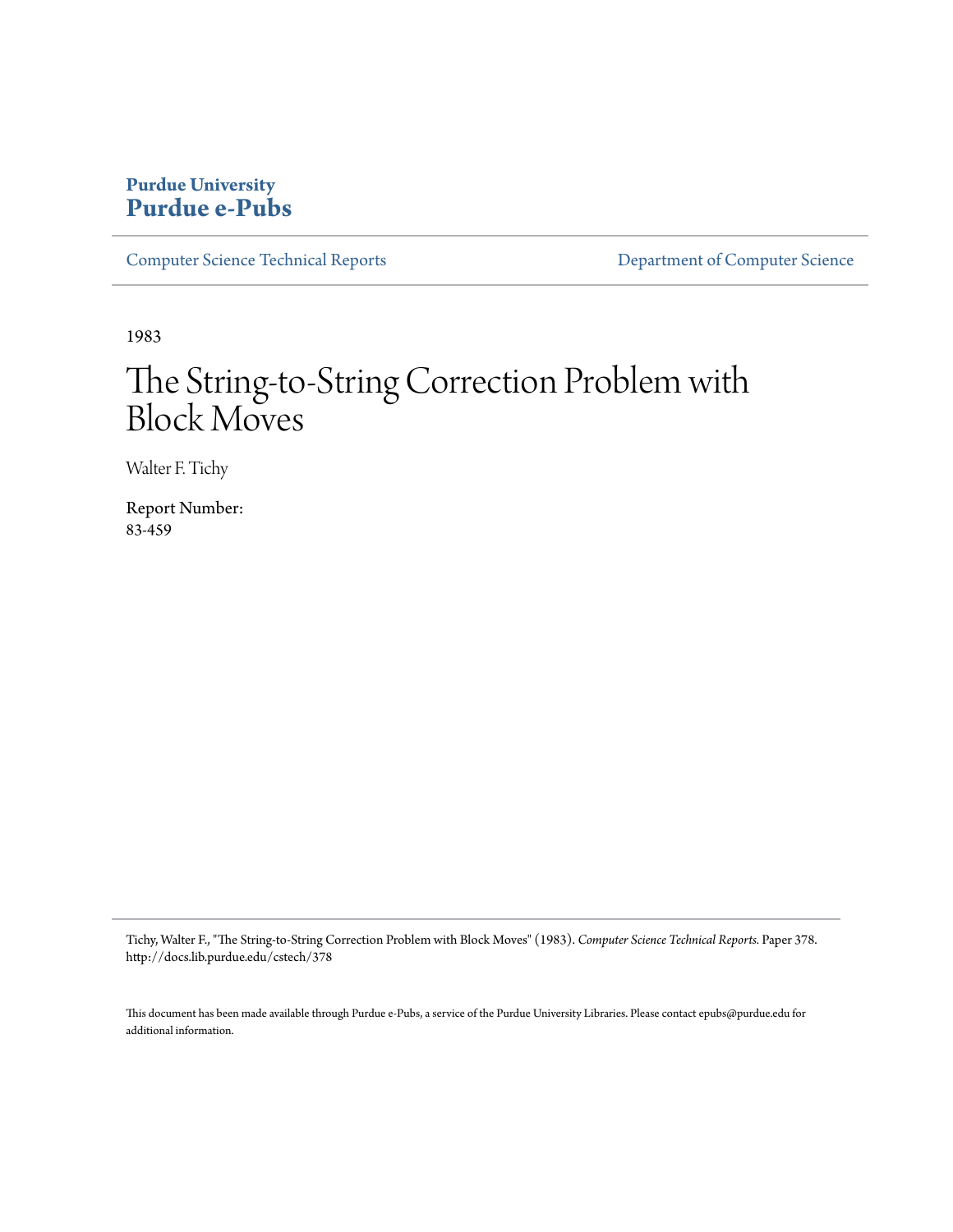## The String-to-String Correction Problem with Block Moves

#### *Waller* F. *Tichy*

Purdue Universily Department of Computer Science West Lafayette, IN 47907

,CSD-TR 459

#### **ABSTRACT**

The string-to-string correction problem is to find a minimal sequence of edit operalions for changing a given string into another given string. Extant algorithms compute a Longest Common Subsequence (LCS) of the two strings and then regard the characters not included in the LCS as the differences. However, an LCS does not necessarily include all possible matches, and therefore does not produce the shortest edit sequence.

We present an algorithm which produces the shortest edit sequence transforming one string into another. The algorithm is optimal in the sense that it generates a minimal, covering set of common substrings of one string with respect to the other.

Two runtime improvements of Lhe basic algorithm are also presented. Runlime and space requirements of the improved algorithms are comparable to LCS algorithms.

Categories and Subject Descriptors: D.2.2 [Sollware Engineering]: Tools and Techniques-programmer workbench.software libraries; D.2.6 [Software Engineering]: Programming Environments; D.2.7 [Software Engineering]: Distribution and Maintenance- version *conlrol*

General Terms: Algorithms

Additional Key Words and Phrases: String-to-string correction, block moves, deltas, differences, source control, revision control

October 26,1983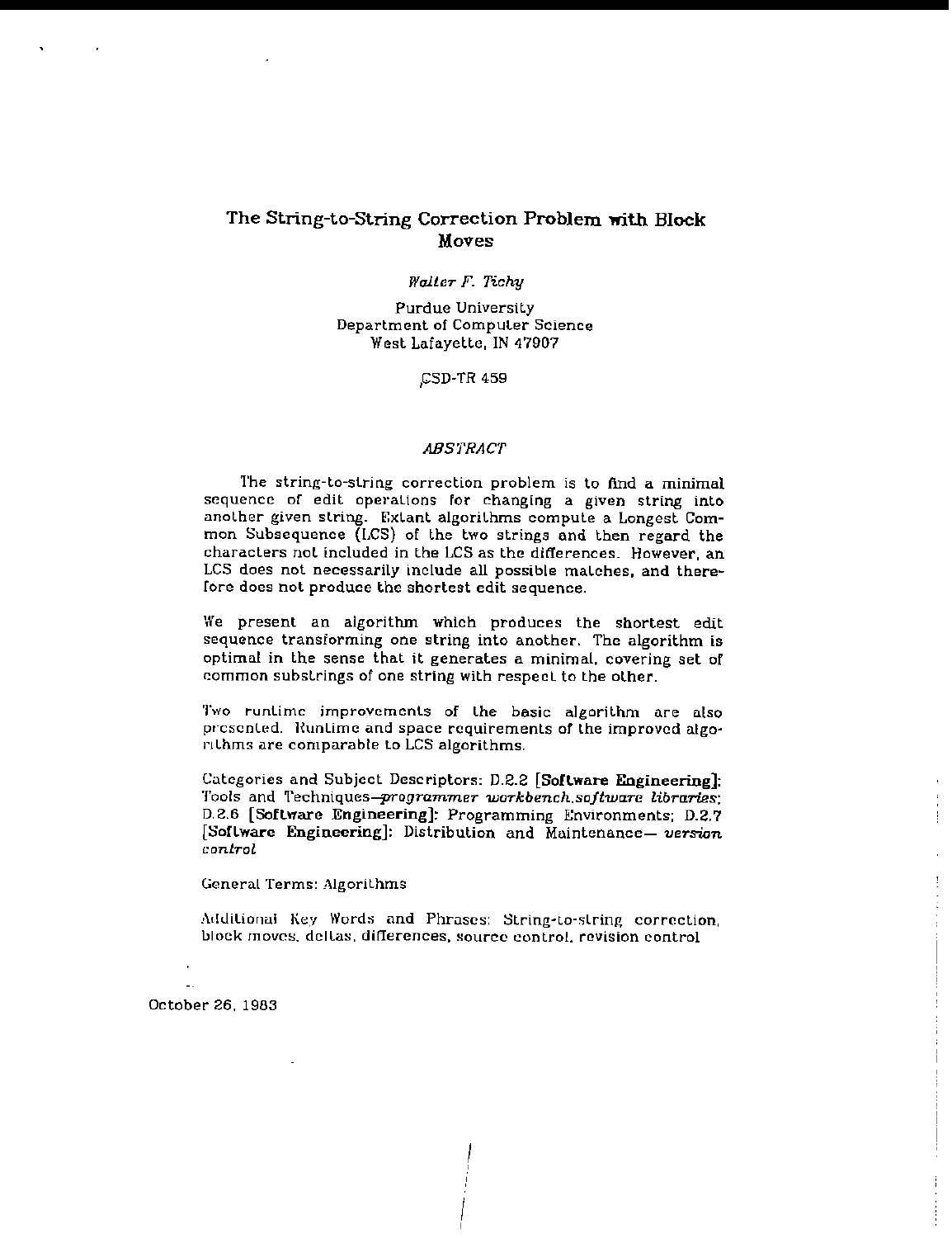## The String-to-String Correction Problem with Block Moves

*Walter F.* Tichy

Purdue University Department of Computer Sctence West Lafayette, IN 47907

CSD-TR 459

#### **Introduction**

The string-lo-string correction problem is to find a minimal sequence of edit operations for changing a given string inlo another given string. The length of the edit sequence is a measure of the differences between the two strings, Programs for determining differences in this manner are useful in the following situalions.

- (1) Difference programs help determine how versions of text files differ. For inslance, computing the differences between revisions of a software module helps a programmer trace the evolution of the module during maintenance $[6]$ , or helps create test cases for exercising changed portions of the module. Another appllcation is the automatic generation of change bars for new editions of manuals and ather documents.
- (2) Frequently revised documents like programs and graphics are stored most economically as a set of differences relatiye to a base yersion[lO,12]. Since the changes are usually small and typically occupy less that 10% of the space needed for a complete copy $[10]$ , difference techniques can store the equivalent of about 11 revisions in less space than would be required tor saving 2 revisions (one original and one backup copy) in cleartext.
- (3) Changes to programs and other data are most economically distributed as "updale decks" or "dclLus", whIch are edit sequences that transform the old version of a data object into the new one. This approach is used in software distribution. A related application can be found in screen editors and

This work was supported in part by the National Science Foundation under grant MCS-6109513.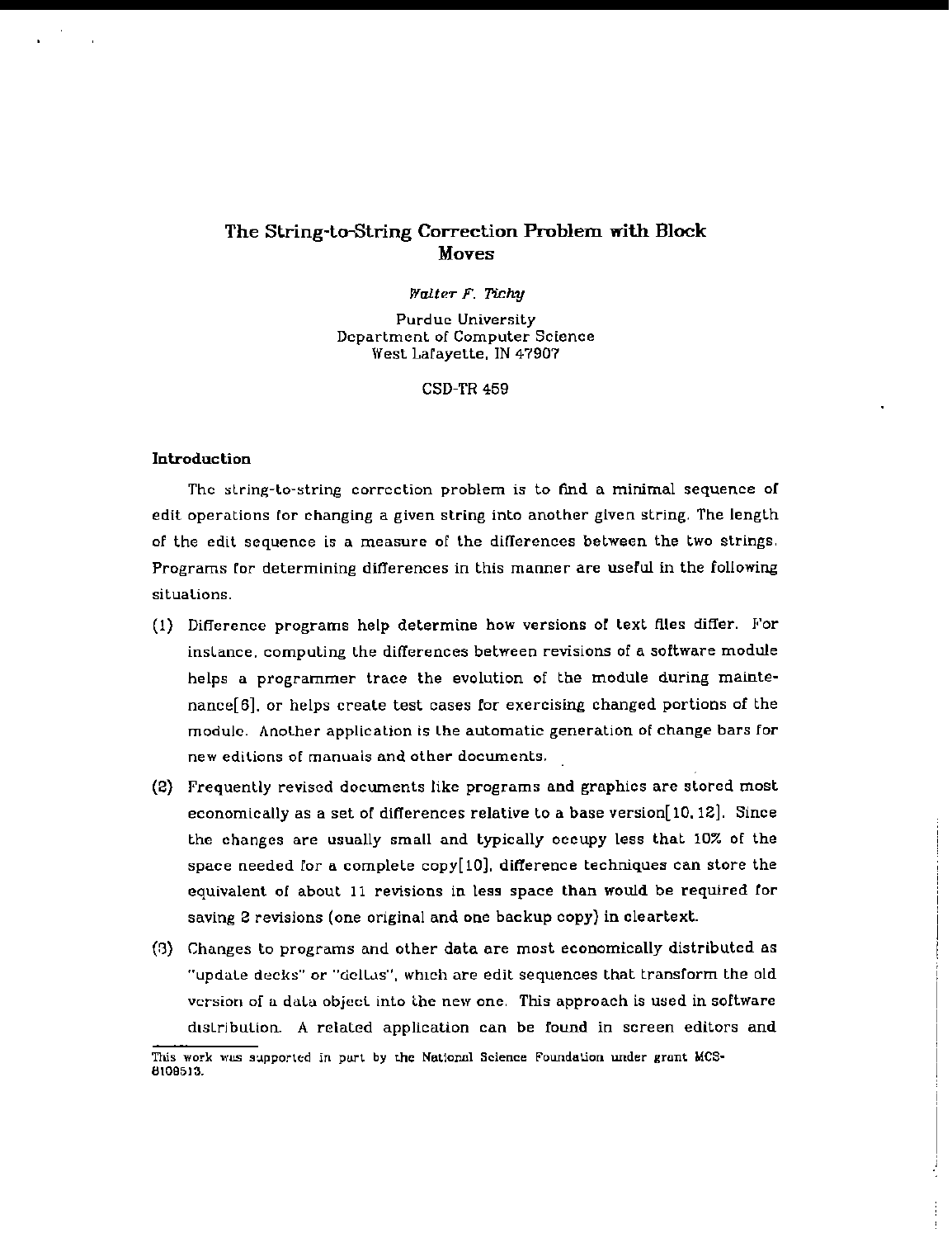graphics packages. These programs update display screens efficiently by computing the difference belween the old and new screen contents, and then transmitting only the changes to the display[2].

(4) In genetics, difference algorithms compare long molecules consisting of nucleotides or amino acids. The differences provide a measure of the rela-Lionship between types of organlsms[ 11].

Most of the existing programs for computing differences are based on algorithms that determine a Longest Common Subsequence (LCS). An LCS has a simple and elegant definition, and algorithms for computing an LCS have received some attention in the literaturc $[13, 4, 6, 7, 5, 9]$ . An LCS of two strings is one of the longest subsequences that can be obtained by deleting zero or more symbols from each of the two given strings. For example, the longest common subsequcnce of *shanghai* and *sakhalin* is *sahai.* Once an LCS has been obtained, all symbols that are not included in it are considered differences. A simultaneous scan of the two strings and the LCS isolates those symbols quickly. For example, the follOWing edit script, based on the LCS *sakai.* would construct the target string *sakhalin* from *shanghai*.

M 0,1 M 2.1 A "k" M 5,2 A "I" M 7,1 A "n"

An edit-command of the form  $M$  p.l. called a move, appends the substring  $S[p_1, \ldots, p+l-1]$  of source string  $S$  to the target string, and an add command of the form A *w* appends the string *w* to the target string. In the above example. the edit script takes up much more space than the target string, and none of the savings mentioned earlier are realized. In practical cases, however, the common subsequence is not as fragmented. and a single *move* command covers a long substring. In addition, if this technique is applied to text, one usually chooses full text lines rather than single characters as the atomic symbols. Consequently, the storage space required for a  $move$  is negligible compared to the that of an add command, and it is worth minimizing the occurrence of the  $\emph{add commands. Note that in the above example, the last  $\emph{add}$  command could be$ replaced with a *move*, since the symbol *n* appears in both strings.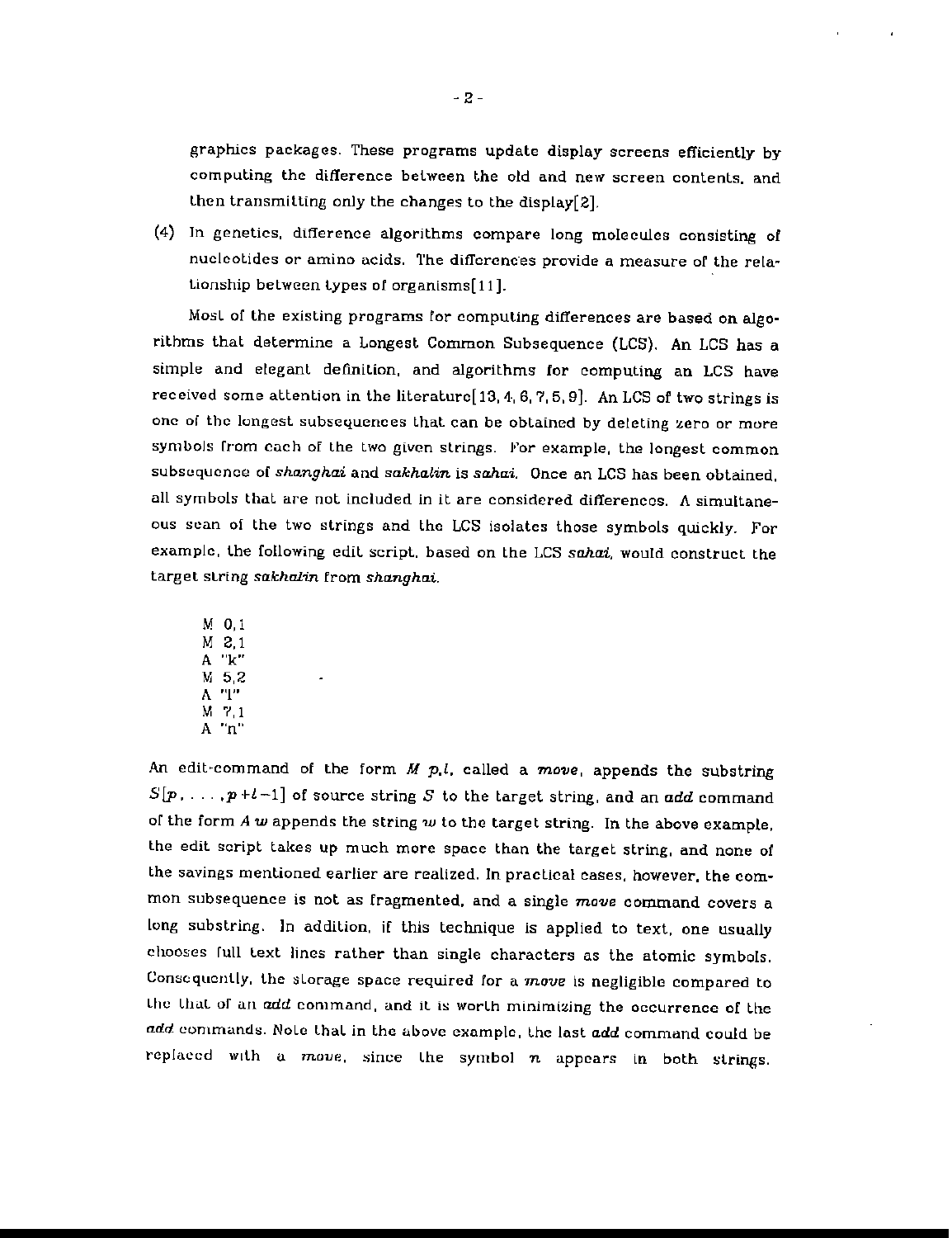Unfortunately, the definition of an LCS is such that the *n* cannot be included in the LCS. The algorithm presented below does nol omit such matches.

#### Problem Statement

Given 2 strings  $S = S[0, ..., n], n \ge 0$  and  $T = T[0, ..., m], m \ge 0$ , a *block move* is a triple  $(p,q,l)$  such that  $S[p_1, \ldots, p+l-1] = T[q_1, \ldots, q+l-1]$  $(0 \leq p \leq n-l+1, 0 \leq q \leq m-l+1, l >0)$ . Thus, a block move represents a non-empty. common substring of S and T with length  $l$ , starting at position  $p$  in S and posilion *q* in *T.* A *covering* set of *T* with respect to *S*, denoted by  $\delta_S(T)$ , is a set of block moves, such that every symbol  $T[i]$  that also appears in S is included in exactly one block move. For example, a covering set of  $T=abcab$  with respect to  $S = abda$  is  $(0,0,2), (0,3,2)$ . A trivial covering set consists of block moves of length 1, one for each symbol  $T[i]$  that appears in  $S$ .

The problem is to find a minimal covering set,  $\Delta_S(T)$ , such that  $|\Delta_S(T)| \leq |\delta_S(T)|$  for all covering sets  $\delta_S(T)$ . The coverage property of  $\Delta_S(T)$ assures Lhat all possible matches are included, and the minimality constraint makes the set of block moves (and therefore the edit script) as small as possible.

Because of the coverage property, it is apparent that  $\Delta_S(T)$  includes the LCS of  $S$  and  $T$ . (Consider the concatenation of the substrings  $T(q_j, \ldots, q_j+l_j-1]$ , where  $(p_j,q_j,l_j)$  is a block move of  $\Delta_S(T)$ , and the substrings are concatenated in order of increasing  $q_j$ .) The minimality constraint assures that the LCS cannot provide a better "parcelling" of the block moves.

#### False Starts

Before presenting the solution, it is useful to consider several more or less obvious approaches, all of which fail. The first approach is to use the LCS. As we have seen, an LCS has the property of not necessarily generating a covering set of block moves. For example, the following two pairs of strings have the LCS abc, which does nol include the (moved) common substring de nor the (repeated)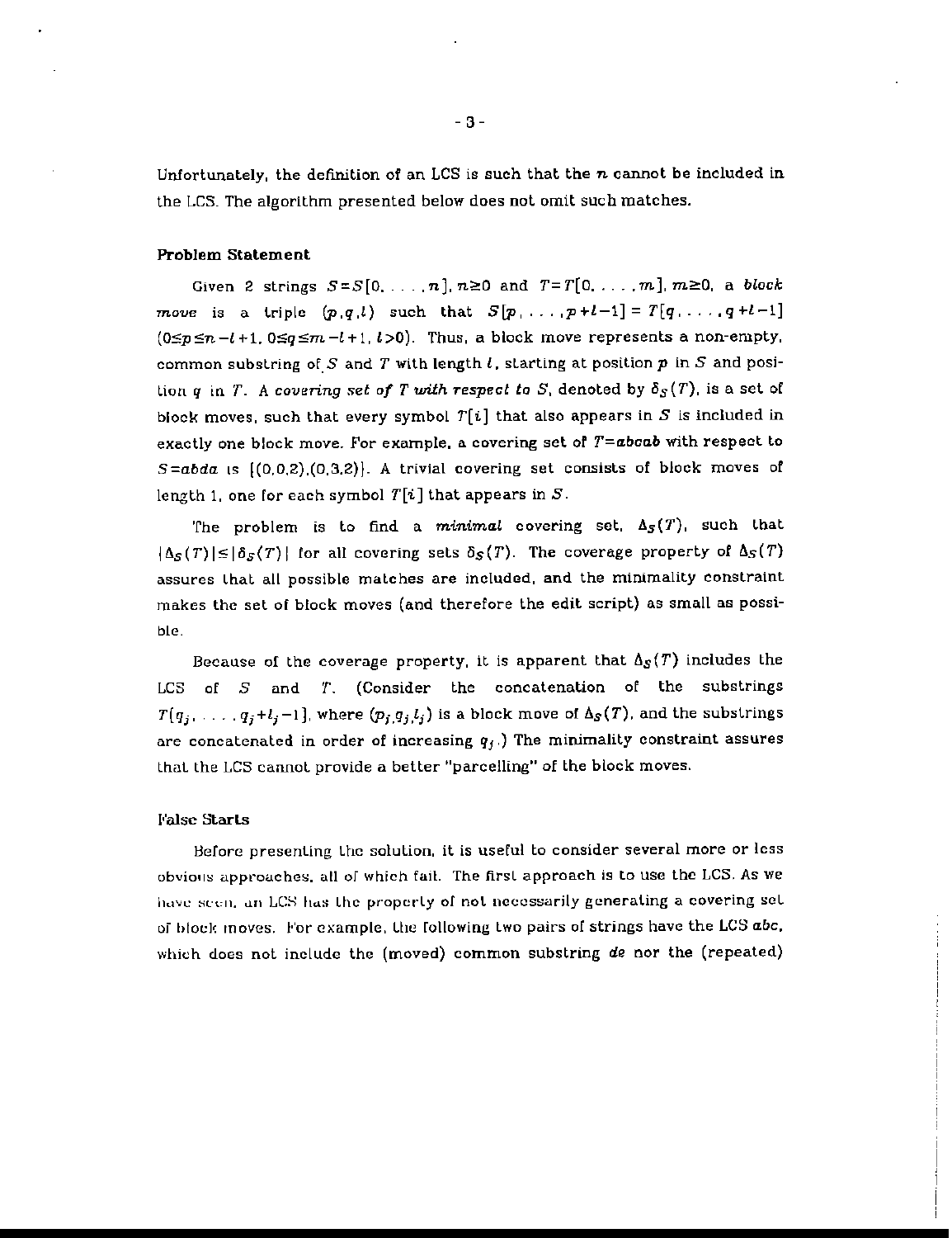common substring abc. The LCS match is shown on the left,  $\Delta_S(T)$  on the right.



Heckel[3] pointed out similar problems with LCS techniques and proposed a linear-time algorithm to detect block moves. The algorithm performs adequately if there are few duplicate symbols in the strings. However, the algorithm gives poor results otherwise. For example, given the two strings aabb and bbaa. Heckel's algorithm fails to discover any common substring.

An improvement of the LCS approach is to apply the LCS extraction iteratively. For instance, after finding the initial LCS in the above examples. one could remove it from the target string *T* and recompute the LCS. This process is repeated until only an LCS of length 0 remains. The iterative LCS strategy succeeds in finding a covering set, but not nccessarily the minimal one. The following example illustrates.



Assuming again that S is the source string and T is the target string, the left diagram shows the match obtained via an iterative LCS algorithm. The first LCS is *cdu*, the second one is *b*. Since *cda* is not a substring of S, we obtain a total of :J block moves. The minimal covering sel, shown to the right, consists of 2 block moves.

AnoLher tack is Lo search for the longest common *substring* rather than the longest common subsequence<sup>\*</sup>. Computing the longest common substring itera-Lively results in a covering set, but again not necessarily a minimal one. Con-

<sup>\*</sup> Recull that a subsequence may have gaps, a substring may not.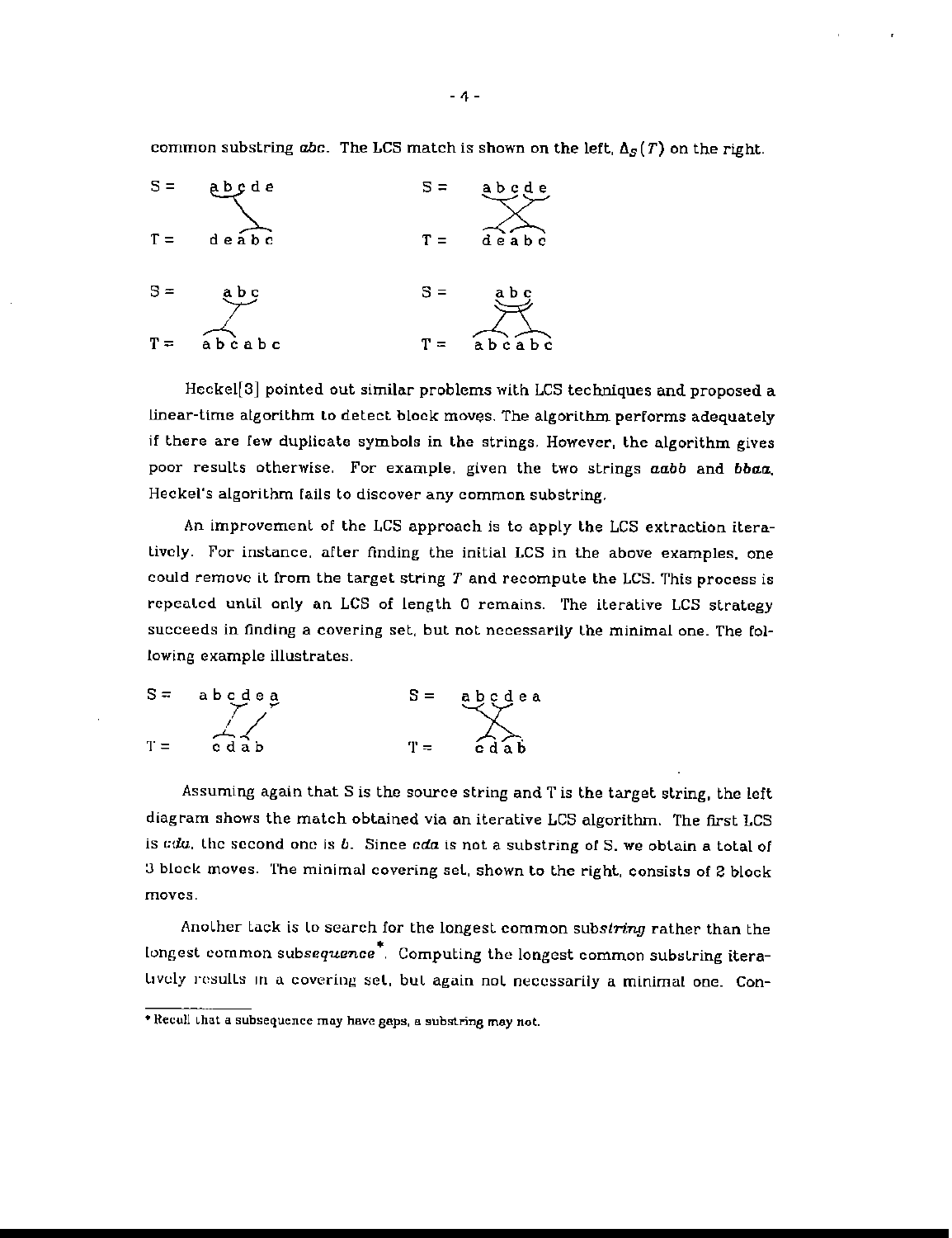sider the following example.

$$
S = abcedefdeab
$$
  
 
$$
T = cdcabc
$$
  
 
$$
S = abcdefdeab
$$
  
 
$$
S = abcdefdeab
$$
  
 
$$
T = cdeabc
$$

The left diagram shows the block moves obtained by searching repeatedly for the longest common substring of S and T. The result is a set of 3 block. moves, although 2 are minimal. Searching for the longest common substring is loo "greedy" a method, since it may mask better matches.

#### Basic Algorithm

A surprisingly simple algorithm does the job. Start at the left end of the target string T, and try to find prefixes of T in S. If no prefix of T occurs in S, remove the tirst symbol from *T* and start over. If there are prefixes. choose the longest one and record it as a block move. Then remove the matched prefix from  $T$  and try to match a longest prefix of the remaining tail of  $T$ , again starting at the beginning of S. This process continues until *T* is exhausted. The recorded block moves constitute a  $\Delta_S(T)$ , a minimal covering set of block moves of *T* with respect to S, as will be shown later. The follOWing example illustrates several steps in the execution of the algorithm. The string to the right of the verlical bar is the unprocessed tail of *T.*

Step 1:

 $S = uvwuvwxy$  $T=\sqrt{z}u v w x w u$ longest block move starting with T[O]: none

Slep 2:

$$
S = \underbrace{u \cdot w \cdot u \cdot v \cdot w}_{\text{T} = z \mid \overbrace{u \cdot v \cdot w \cdot u}_{\text{longest block move starting with T[1] : (3,1,4)}}
$$

Step 3:

$$
S = u v w u v w x y
$$
  
T = z u v w x  $\sqrt{w u}$  longest block move starting with T[5]: (2,5,2)

- 5 -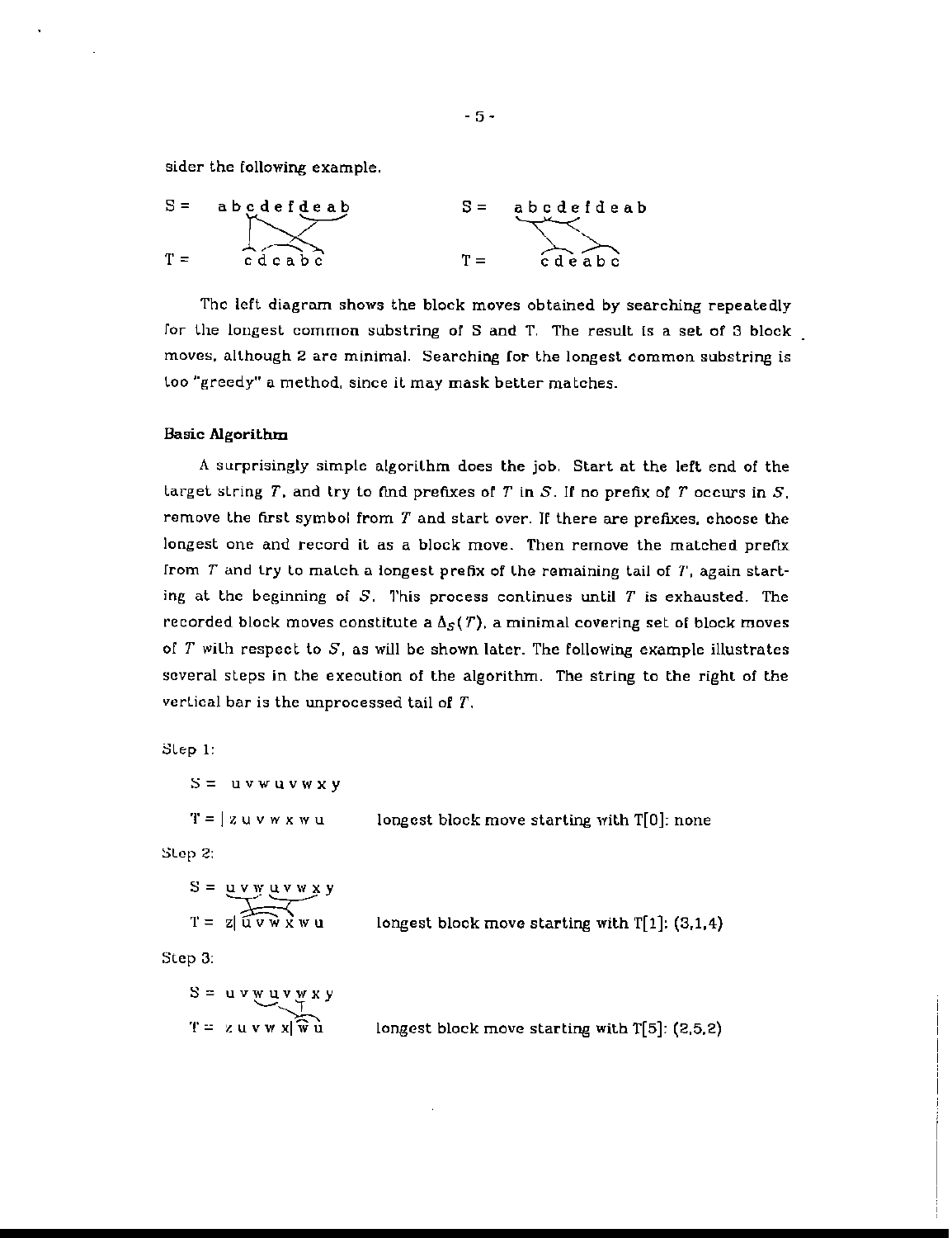In step 1, we search for a prefix of  $T[0, \ldots, 6]$  in  $S[0, \ldots, 7]$ . Since there is none, we search for a prefix of  $T[1, \ldots, 6]$  in the next step. This time we find 2 matches, and choose the longer one, starting with  $S[4]$ . In step 3, we search for a prefix of  $T[5, \ldots, 6]$  in  $S[0, \ldots, 7]$ , and find the longest one at  $S[2]$ , length 2. Now *T* is exhausted and the algorithm stops. Note that in each step we start at the left end of  $S$  in order to consider all possible matches,

The algorithm is presented below. Let us assume that the source string is stored in an array  $S[0, \ldots, m]$ , and the target string in  $T[0, \ldots, n]$ .  $T[q]$  is the first symbol of the unmatched tail of *T; q* is initially zero. The first refinement of the algorithm is now as follows.

```
q := 0;while q<=n do
begin
       1.: find p and 1 such that (p.q.J) is a maximal block move
       if 1>0 then print(p,q,l):
       q := q + Max(1,1)end
```
Implementing the statement labelled  $L$  is simple. Search  $S$  from left to right for a longest possible prefix of  $T[q_1, \ldots, n]$ . Note that the search can terminate as soon as there are fewer than  $l + 1$  symbols left in S, assuming that  $l$  is the length of the maximal block move found in the current iteration. Similarly, there is no possibility of finding a longer block move if the last one included  $T[n]$ . (We use and lhen as the conditional logical AND operator.)

```
L:
       1:= 0; p := 0; pCur := 0;while pCur+1 \leq m and q+l \leq n do
       begin \{ Determine length of match between S[pCur....] and T[q,...] \}ICur := 0;
              while (pCur+lCur <= m) and (q+lCur<=n)
                  and then (S[pCur+lCur] = T[q+lCur])do lCur:= lCur+1:
              if |Cur|>1 then
              begin{bmatrix} new maximum found \end{bmatrix}1 := \text{lCur}; p := p\text{Cur}end;
              pCur:= pCur+1end
```
The runtime of this algorithm is bounded by *mn,* and the space require~ ments are  $m+n$ . We now show that this algorithm finds a  $\Delta_S(T)$ . Clearly, the set of block moves printed is a covering set, because each symbol in *T* that is not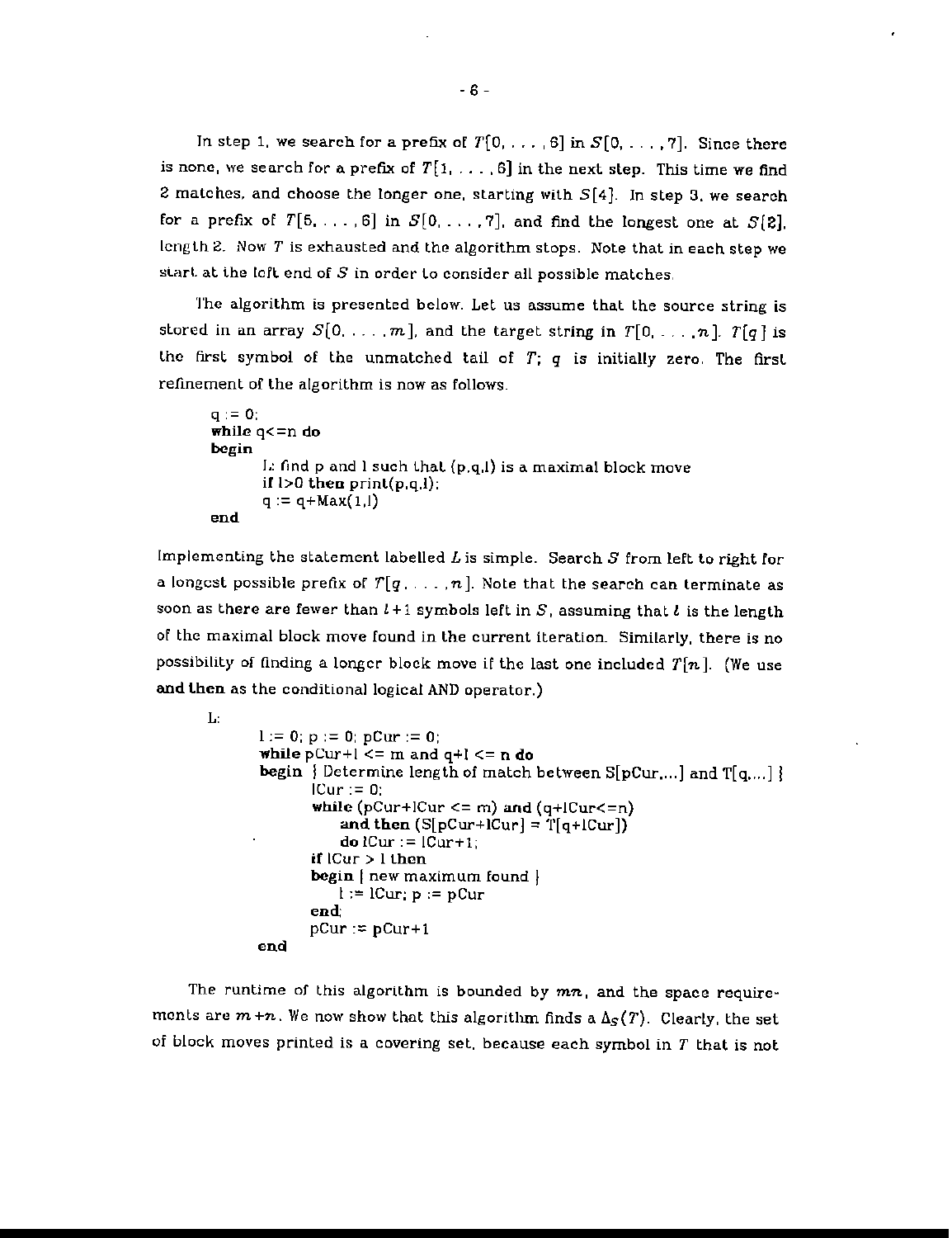included in some block move is (unsuccessfully) matched against each symbol in S. 'I'D sec thaL the covering set is minimal, consider *T* below, with the matching produced by our algorithm denoted as follows. Substrings included in a block move are bracketed by "(" and ")". Substrings of symbols excluded from any block move are denoted by  $X$ .

$$
\cdots X(\cdots) X(\cdots)(\cdots) X(\cdots) (X(\cdots)(\cdots) (\cdots) X \cdots
$$

Suppose there is a  $\delta'_{S}(T)$  with fewer block moves than the set generated by our algorithm. Clearly, the substrings denoted by *X* cannot be part of  $\delta'_{S}(T)$ , because our algorithm does produce a covering set. We can therefore exclude all unmatched substrings from consideration, and concentrate on individual sequences of contiguous block moves.

Now consider block moves that are contiguous in  $T$ . The only way to obtain a smaller covering set is to find a sequence of  $k > 1$  contiguous block moves and Lo "reporcel" them inLa a covering set of fewer moves. We will show by induction on Lhe number of contiguous block moves that the set produced by our algoriLhm is minimal.

Suppose we have  $k \geq 1$  contiguous block moves generated by our algorithm. This means that we have k triples  $(p_i,q_i,l_i)$ ,  $(1 \le i \le k)$  satisfying the following conditions.

$$
\mathbf{A}i:1\leq i\leq k \hspace{0.2cm} T[q_i,\ldots,q_i+l_i-1]=S[p_i,\ldots,p_i+l_i-1] \hspace{1.5cm} (*)
$$

$$
\mathsf{A}i: 1 \leq i \leq k \; , \; \mathsf{A}p: 0 \leq p \leq m - l_i, \; T[q_i, \ldots, q_i + l_i] \neq S[p, \ldots, p + l_i] \qquad (*)
$$

$$
\mathbf{A}\mathbf{i}:1\leq\mathbf{i}< k \hspace{0.2cm} T\big(q_{\mathbf{i}}+l_{\mathbf{i}}\big)=T\big(q_{\mathbf{i}+1}\big) \hspace{1.5cm} \tag{***}
$$

The first condition is just the definition of a block move. The second condition assures that each block move starting at  $T[q_i]$  is maximal. The third condition means that the block moves are contiguous in  $T$ .

We need to show that for any set of of  $k$  block moves satisfying  $(*)$  to  $(**),$ any equivalent set has at least *k* block moves. Actually, it is convenient to prove something slightly more general: For any set of *k* block moves satisfying (\*) to (\*\*\*). Any set which covers the first  $k-1$  bock moves and a non-empty prefix of block move k has at least k block moves. First, assume  $k=1$ . Clearly, we cannot split any non-emply prefix of a single block move into less than 1 covering block move. Now assume that  $k>1$ , and that all sets covering the first  $k-2$  block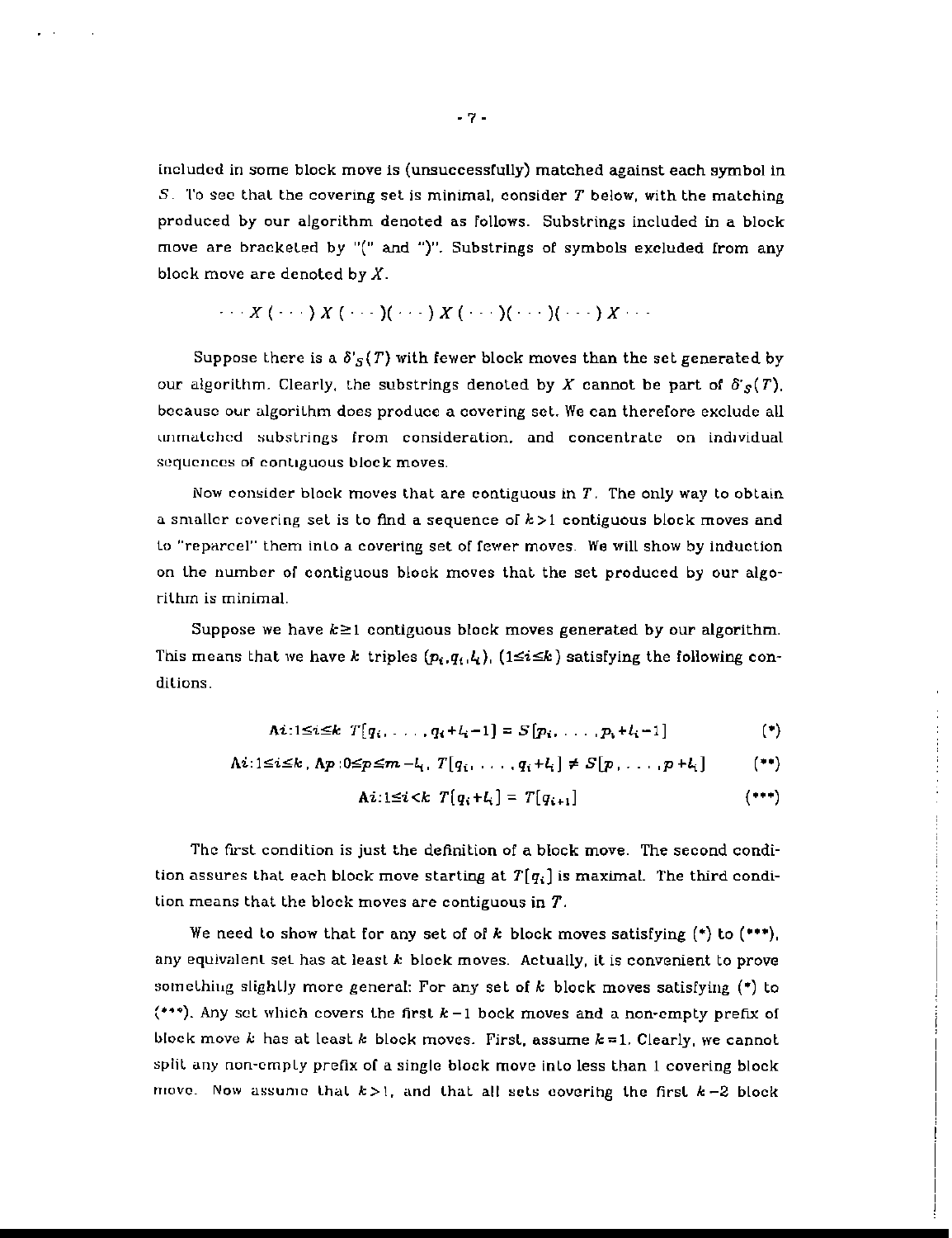moves and any non-empty profix of block move  $k-1$  consist of at least  $k-1$  block moves. Consider what we can do with non-empty prefixes of the k'th block move. There are two cases. The first case applies to sets that cover the original block move  $k-1$  with a single move B. In this case, let  $B = (p_b, q_b, l_b)$ , where  $p_b \leq p_{k-1}$ , and  $p_b + l_b = p_{k-1} + l_{k-1}$ . By the induction hypothesis, *B* is at least the  $k-1st$  move in the equivalent set. It is impossible to append a non-empty prefix of move  $k$  to  $B$  since that would contradict  $(**)$ . Thus we need at least  $k$  moves for covering the original  $k-1$  moves and a non-empty prefix of original move  $k$ . The second case applies to sets that split the original block move  $k-1$  into at least 2 non-emply moves (sec the diagram below).

| orig. block move no. k-2                |        | k-1.                   |                                                              |
|-----------------------------------------|--------|------------------------|--------------------------------------------------------------|
| orig. set                               |        |                        | $\ldots$ (iii) $(\ldots + \ldots)$ (iii) $(\ldots + \ldots)$ |
| $\delta'_{\mathcal{S}}(T)$ covering k-1 |        | $\ldots$ $\ldots$ ) () |                                                              |
| $\delta''_S(T)$ covering k              | 2000 E |                        | $\ldots$ ) ( $\ldots$ ) ( $\ldots$ ) ( $\ldots$ )            |

The only chotce to reduce the number of block moves below *k* is to coalesce the suffix of the original move  $k-1$  with a non-empty prefix of move  $k$ . This new parcelling leaves us with (a) <sup>a</sup> set covering the original *k* -2 block moves and <sup>a</sup> non-empty prefix of block move  $k-1$ , (b) a new coalesced move covering a suffix of move  $k-1$  and a prefix of  $k$ , and (c) another block move if the suffix of move  $k$ is not empty. By the induction hypothesis, we know that (a) has at least  $k-1$ moves. Add Lo that Lhe (non-empty) coalesced move, and we end up with at least *k* moves for covering the firsL *k* -1 block moves and any non~cmpty prefix of move  $k$ . Thus, any set equivalent to the block moves generated by our algorilhm has at least *k* elements. QED.

## First Improvement of the Basic Algorithm

Consider a situation where the source string *S* has few replicated symbols. That is,  $\alpha$ , the size of the alphabet of *S*, is approximately equal to m. In this case, a significant improvement of the basic algorithm is possible. During a single scan of *S,* we prepare an index that. for each symbol s in the alphabet. lisls the positions of all occurrences of *s* in *S.* In Lhe basic algorithm, we replace the statement labelled F with the following. Assume  $T[q] = s$  is the first symbol of the unmatched tail of  $T$ . Look up the list  $L$  of occurrences of symbol  $s$  in  $S$ .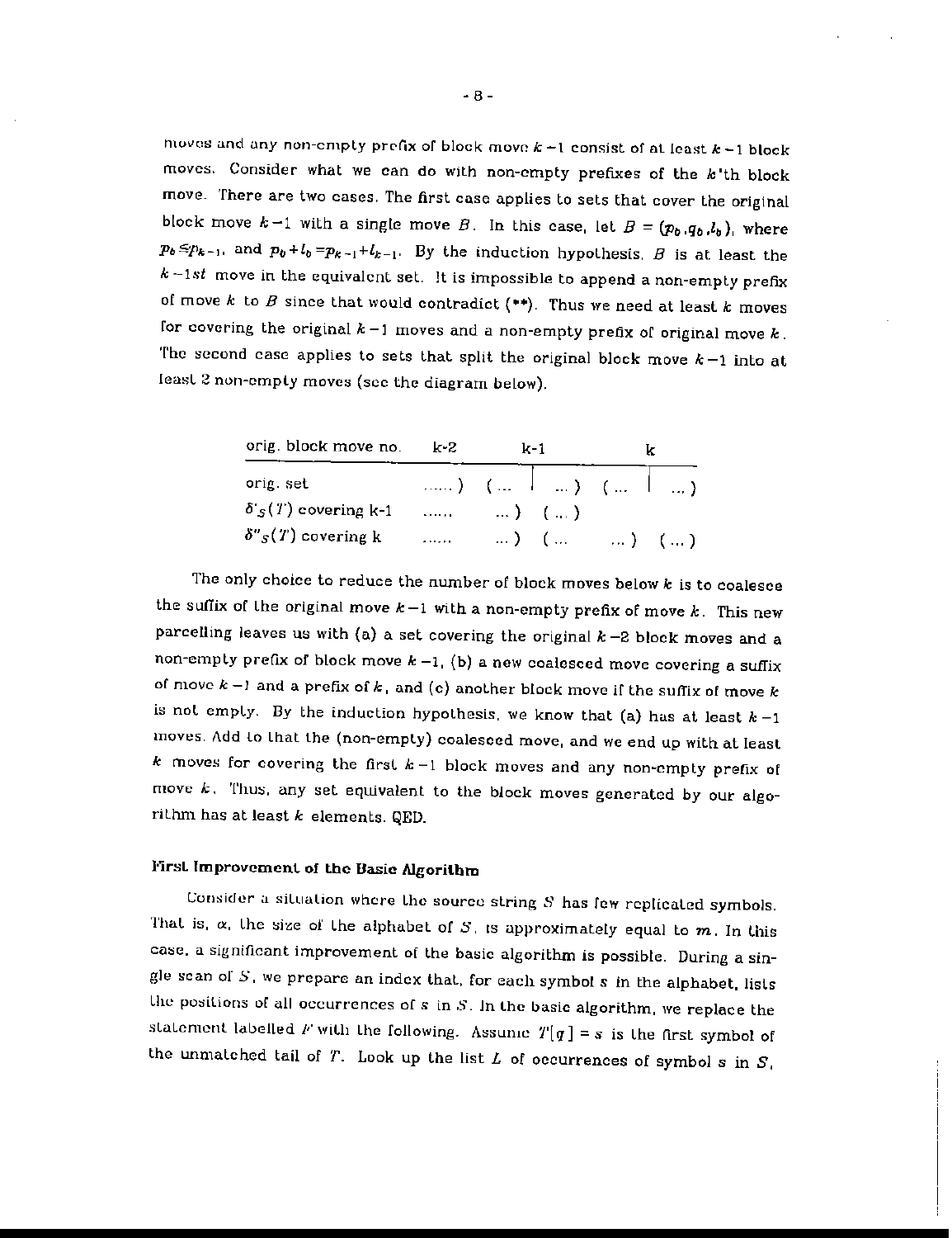using the above index. If the list is empty, no match is possible. Otherwise, find the maximal block move among those starting with the elements of  $L$  in  $S$ .

The performance of this algorithm is as follows. Assume the average length of a block move is *l.* Then the maximal block move must be selected among  $m/\alpha$  alternatives, at a cost of not more than  $l+1$  comparisons each. Thus, the runtime of the algorithm is  $O(l^*(m/alpha)*m/l)) = O(mn/\alpha)$ . If  $m \approx \alpha$ , we obtain a nearly linear algorithm.

Program text and prose have the property of few repeated lines. In progrdm text, the only repeated lines should be empty or consist of bracketing symbols like begin and end; for all other repetitions one would normally write a subprogram. In prose text, the only repeated lines should be empty or contain formatting commands. In applying our algorilhm to prose or program text, it is therefore appropriate to choose lines as the atomic symbols. To speed up comparisons, the program should use hashcodes for lines of text rather than performing character-by-character comparisons.

We implemented a program incorporating these ideas, called *bdiff,* and compared it with *difflGJ,* which uses an LCS algorithm. We executed both programs on 1400 pairs of fIles. Each pair consisted of 2 successive revisions of texl, deposited in a data bases maintained by the Revision Control System[12]. This system stores multiple revisions of text files as differences. Almost all of Une sample files contained program text. We observed that diff and bdiff exeeute with similar speeds, but that *bdiff* produces deltas that are, on the average, only aboul '1% smaller. Apparcnlly, block *moves* and duplicate lines in program lext are not frequent enough to obtain significant space savings over LCS algorithms. We expect that the situation is more advantageous for block moves in lhe other applications mentioned in the introduction.

## Second Improvement of the Basic Algorithm

A different improvement speeds up our basic algorithm even if the source string contains numerous duplicated symbols. The improvement involves an adaptation of the Knuth-Morris-Pratt string matching algorithm[B], which allows a pallern of length t to be found in a string of length  $m$  in  $O(m+l)$  steps. Thus, if S is of length  $m$ , T is of length  $n$ , and the average block move is of length  $l$ , our algorithm should operate in  $O((m+l)*(n/l)) = O(mn/l)$  steps. Note that the ratio  $m / l$  is a measure of the "difference" of S and T, and that the runtime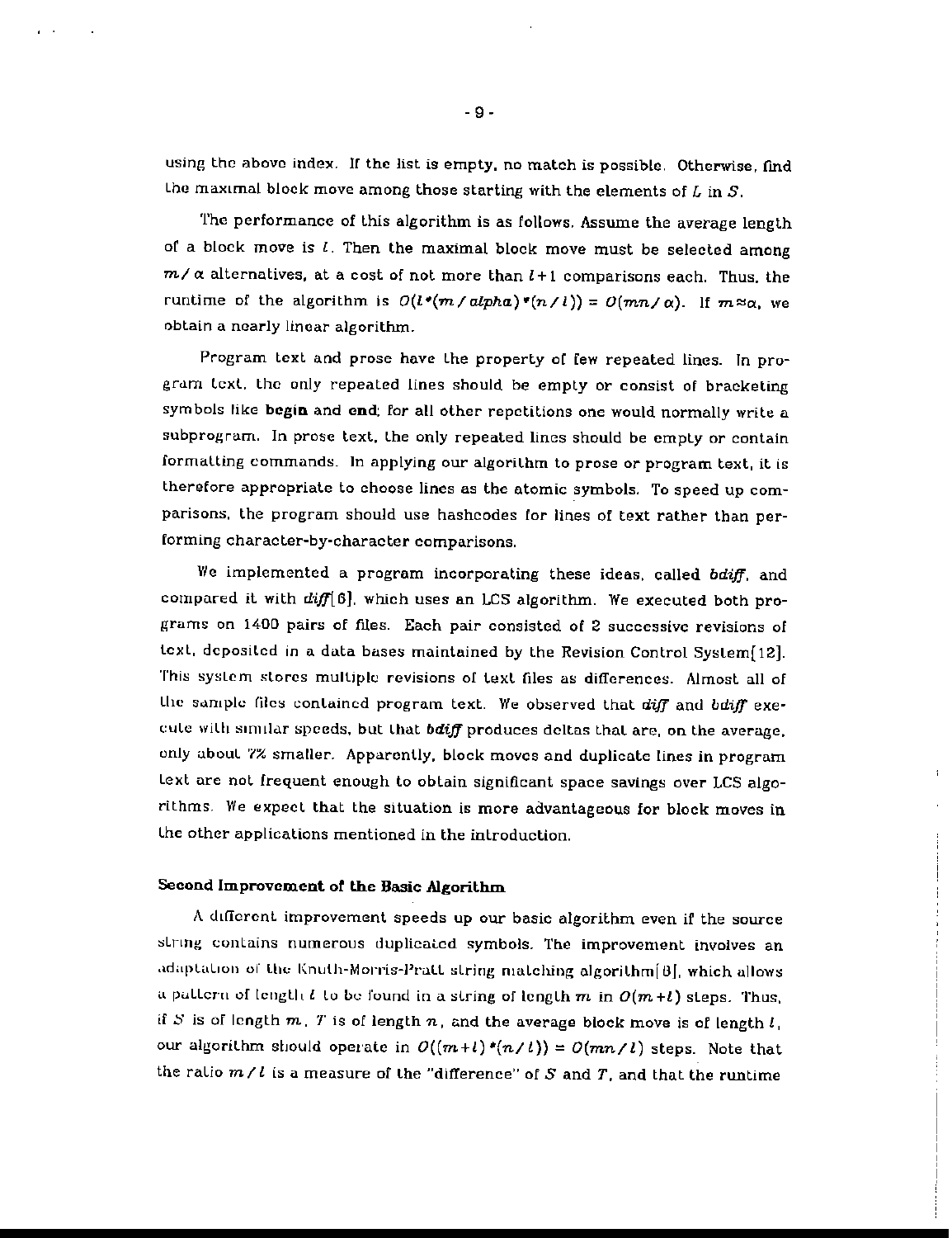of the algorithm is proportional to that ratio. Note also that this measure is independent of the permutation of the common substrings in  $T$  with respect to s.

An important element in the Knuth-Morris-Pratt algorithm is an auxiliary array N which indicales how far to shift a partially matched pattern or block move after a mismatch. The array *N* is as long as the pattern, and is precomputed before the match. Precomputing *N* poses a problem for our algorithm. Since we do not know how long a block move is going to be, we would have to precompute  $N$  for the entire unprocessed tail of  $T$ , although we would normally use only a small portion of it. Fortunately,  $N$  can also be computed incrementally. The outline of the adapted pattern matching algorithm is as follows.

Assume the next unmatched symbol is  $T[q]$ . Start by initializing  $N[q]$  and apply the Knuth-Morris-Pratt algorithm to find the first occurrence of  $T[q]$ . (NoLe that this is a paLtern of length 1.) If this pattern cannot be found, there is no block move including  $T[q]$ . Otherwise, expand the pattern by 1, compute the next entry in  $N$ , and reapply the Knuth-Morris-Pratt algorithm to find the first occurrence of the expanded pattern. Start the search with the previous match. Continue this process, until the pattern reaches a length for which there is no match. At that point. the previous match is the maximal block move.

Suppose the maximal common block move starting with  $T[q]$  is  $l$ . The last altempted pattern match is therefore of length  $l+1$ , and fails. The incremental computation of the entries  $N[q_1, \ldots, q+l+1]$  at a total cost proportional to *l* assures that the cost of the average match remains  $O(m+l)$ .

The detailed program is given in the appendix. It is useful for applications (3) and (4) mentioned in the introduction. The idea of incrementally computing aUXiliary data structures can also be applied to the Boyer·Moore pattern matching algorithm[1], resulting in a program that runs even faster on the average.

### Reconstructing the Target String

An edit script that reconstructs target string *T* from source string *S* is a sequence of *move* and *add* commands. The commands build a string *T*' left-toright. Each block move  $(p,q,l)$  in  $\Delta_S(T)$  is represented by a command of the form  $M(p,l)$ , which copies the string  $S[p, \ldots, p+l-1]$  to the end of the string 7'. For any substring  $T[u, \ldots, v]$  consisting entirely of symbols that do not occur in S, the edit script contains the command A  $T[u, ..., v]$ , which simply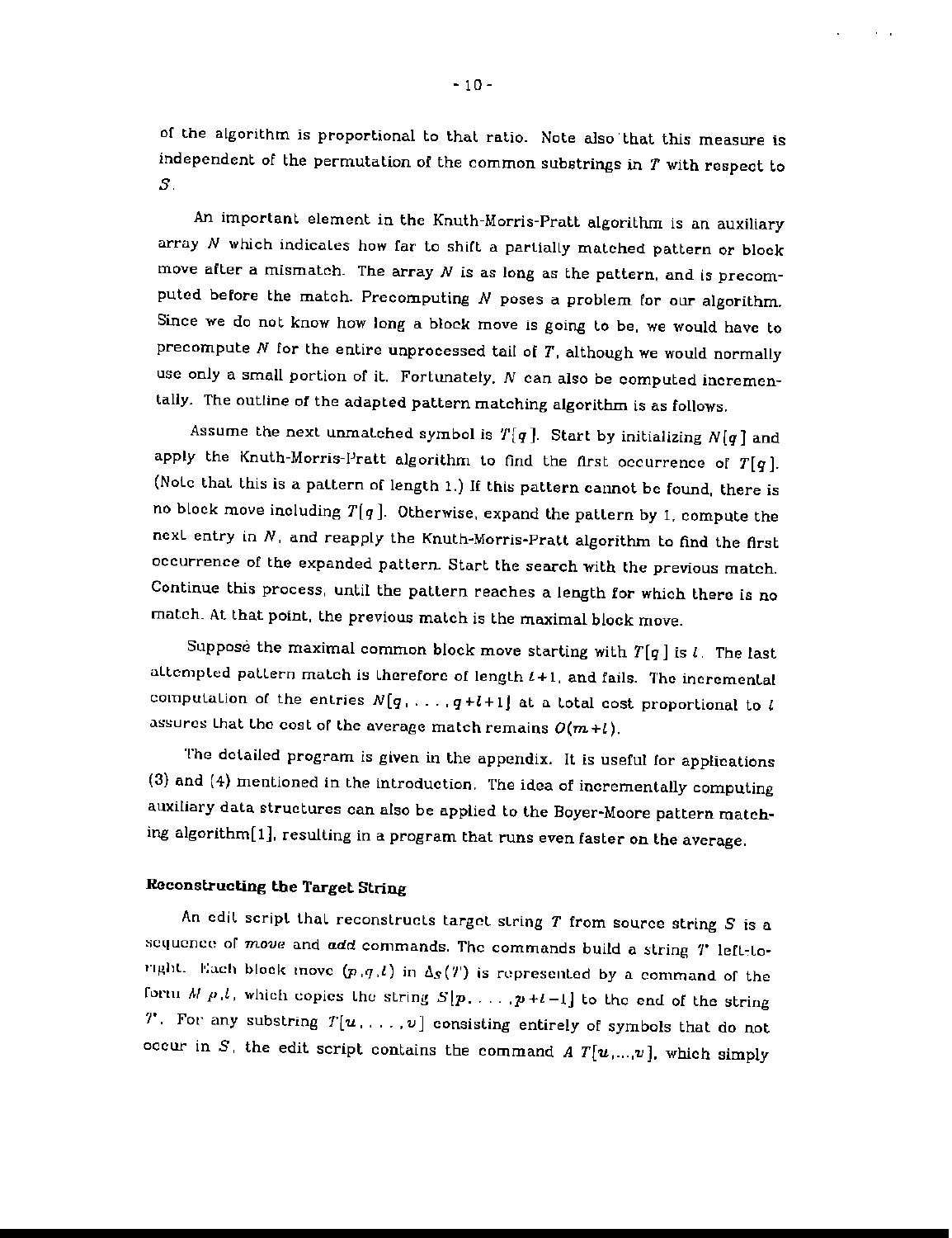appends the unmatchable substring to *T,* After completion of all edit commands,  $T = T$ .

In general, *T* cannol be constructed in a single pass over *S,* because block moves may cross (cf. examples in Sect. 3). If *S* is a sequential file, one can minimize the number of rewind operations caused by crossing block moves as follows. During the generation of the edit script, it does not matter which one of 2 or more equivalent block moves is chosen. For example, suppose we have the following equivalent, maximal block moves starting with  $T[q]$ :  $B_1 = (p_1, q_1)$  and  $B2 = (p_2, q, l)$ , with  $p_1 < p_2$ . If the previous block move emitted had its Sendpoint between  $S[p_1]$  and  $S[p_2]$ , choosing the block move  $B2$  saves one rewind operation for  $S$ . Our algorithms are easily modified to accommodate this idea. Rather than starting at the left end of *S* while searching for the longest possible match, they must start with the endpoint of the previous match and "wrap around" at the end of S.

So far, we have presented our edit scripts as constructing  $T$  separately from  $S$ . It is also possible to transform  $S$  "in place". The following paragraphs discusses the algorithm in some detail.

Suppose we have a buffer  $B[0, \ldots, Max(m,n)]$  initialized to S, i.e.,  $B[i] = S[i]$  for  $0 \le i \le n$ . The goal is to transform the contents of B to T. The key to this algorithm is an auxiliary array  $A[0,\ldots,n]$ , which keeps track of the positions of the original symbols  $S[i]$  in B. Initially.  $A[i] = i$  for  $0 \le i \le n$ . A marker h moves through A from left to righl, giving the index of the rightmost symbol involved in a block move so far. Thus, for the  $k$ 'lh move command M  $p_k, l_k$ ,  $h = Max(p_j + l_j, 0 \leq j \leq k)$ . There is also a marker *t* indicating the index of the last symbol processed in  $B.$ 

The first step is to remove all symbols from *B* which are not in *T.* This step preprocesses the edit script to isolate the symbols to be deleted. and then actually removes them from *B.* It also updates the mapping array *A* to reflecl the compression, and marks lhose entries of A as undefined whose counterparts in  $B$  were deleted. The second slep processes the edit commands in sequence. An add command simply inserts the given string to the right of *t*, and resets *t* to point to the last symbol so inserted. It also updates the array  $A$  for the symbols shifted righL by Lhe insertion. For each *move* of the form M P ,t, compare p and the current value of  $h$ . If  $p > h$ , then the current block move is to the right of the previous one. The symbols between h and p, i.e.,  $B[A[h+1], \ldots, A[p-1]],$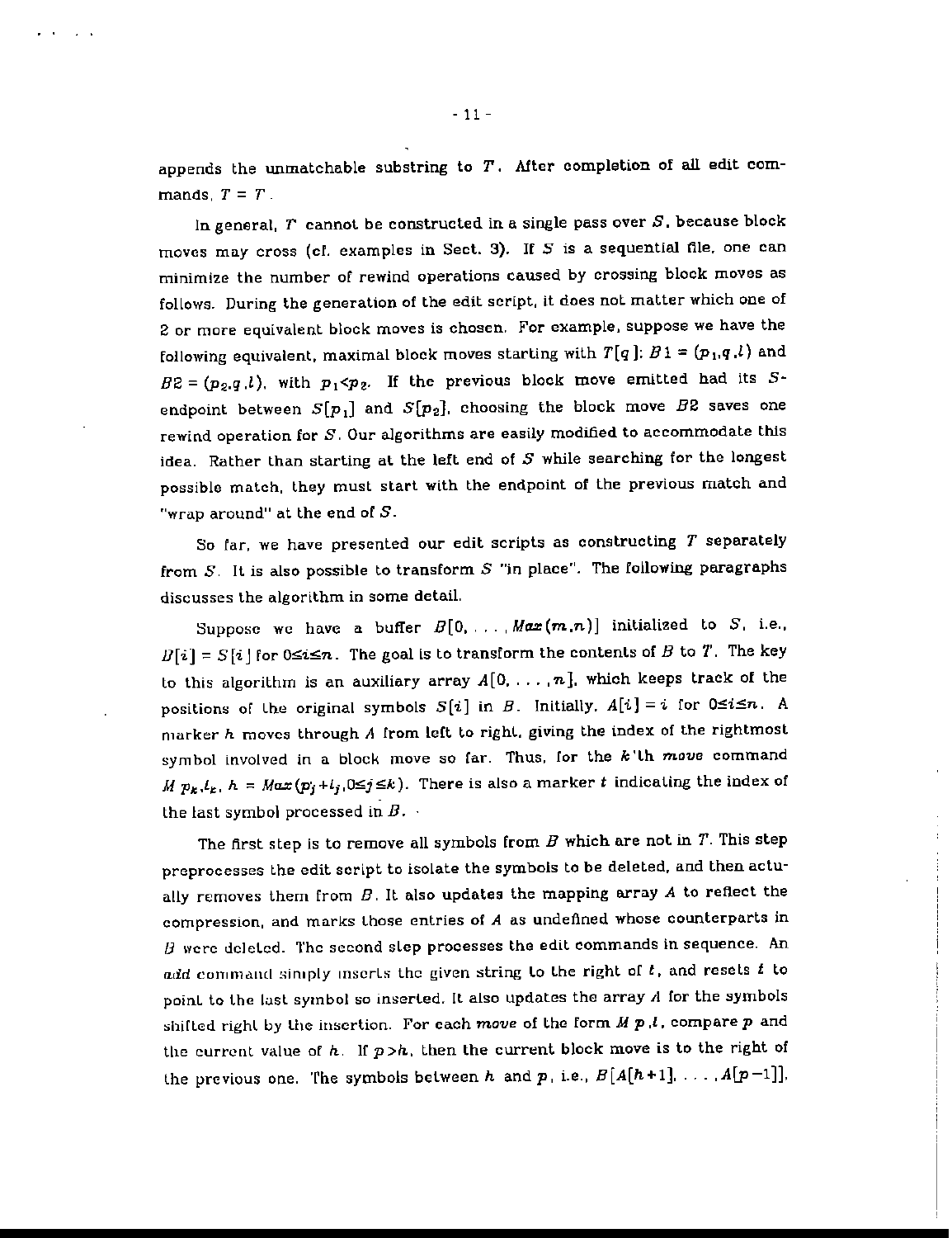are not included in the current move. but will be moved later. Mark them as such and set h to  $p+l-1$  and  $t$  to  $A[h]$ . Thus, the characters  $S[p_1, \ldots, p+l-1]$ will be included in the result. Otherwise, if  $p \leq h$ , the current block move crosses the previous one, and a substring located before *t* must be moved or copied forward. All symbols in that string that were marked for moving by an earlier command are now moved, the others are simply copied forward. It is conceivable that lhe the current block move involves symbols to the left and right of *h.* In that case. first handle the string to the left of *h* by moving or copying elements of the string  $B[A[p], \ldots, A(Min(p+l-1,h))]$  after  $B[t]$ . The remaining (possibly empty) string  $A[h+1, \ldots, p+l-1]$  is simply included by setting h to  $Max(p+l-1,h)$ . Update A to reflect the moves and shifts, and set *t* to  $A[h]$ .

Below is a trace of the algorithm. transforming the string shanghai to sakhalin by applying the edit script  $M0,1; M2,1; A"k"$ ;  $M1,2; A"l"$ ;  $M7,1; M3,1.$ The algorithm can be applied to update display screens efficiently, provided the display offers operations for character and line insertion and deletion, as well as a copy/move feature. The latter feature is needed for copying and moving character strings forward in the above algorithm. The auxiliary array *A* is allocated in main memory.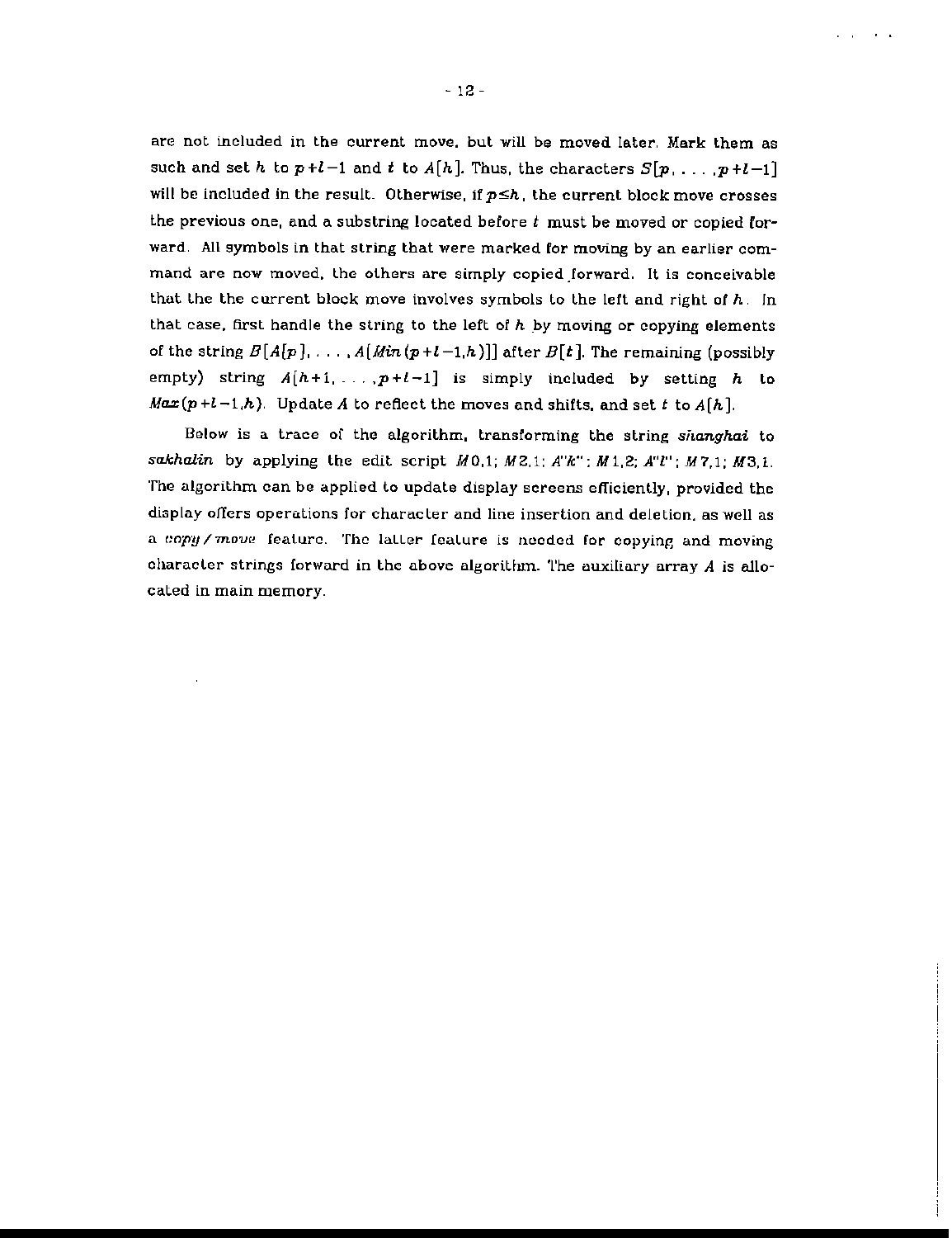

*A,{J.e.r* **... (."'" QV':''''J v.-.".** I,... ...uf *<sup>5</sup> a*wo. *<sup>h</sup> (J* If.

$$
\mathcal{L}^{\mathcal{L}}(\mathcal{L}^{\mathcal{L}}(\mathcal{L}^{\mathcal{L}}(\mathcal{L}^{\mathcal{L}}(\mathcal{L}^{\mathcal{L}}(\mathcal{L}^{\mathcal{L}}(\mathcal{L}^{\mathcal{L}}(\mathcal{L}^{\mathcal{L}}(\mathcal{L}^{\mathcal{L}}(\mathcal{L}^{\mathcal{L}}(\mathcal{L}^{\mathcal{L}}(\mathcal{L}^{\mathcal{L}}(\mathcal{L}^{\mathcal{L}}(\mathcal{L}^{\mathcal{L}}(\mathcal{L}^{\mathcal{L}}(\mathcal{L}^{\mathcal{L}}(\mathcal{L}^{\mathcal{L}}(\mathcal{L}^{\mathcal{L}}(\mathcal{L}^{\mathcal{L}}(\mathcal{L}^{\mathcal{L}}(\mathcal{L}^{\mathcal{L}}(\mathcal{L}^{\mathcal{L}}(\mathcal{L}^{\mathcal{L}}(\mathcal{L}^{\mathcal{L}}(\mathcal{L}^{\mathcal{L}}(\mathcal{L}^{\mathcal{L}}(\mathcal{L}^{\mathcal{L}}(\mathcal{L}^{\mathcal{L}}(\mathcal{L}^{\mathcal{L}}(\mathcal{L}^{\mathcal{L}}(\mathcal{L}^{\mathcal{L}}(\mathcal{L}^{\mathcal{L}}(\mathcal{L}^{\mathcal{L}}(\mathcal{L}^{\mathcal{L}}(\mathcal{L}^{\mathcal{L}}(\mathcal{L}^{\mathcal{L}}(\mathcal{L}^{\mathcal{L}}(\mathcal{L}^{\mathcal{L}}(\mathcal{L}^{\mathcal{L}}(\mathcal{L}^{\mathcal{L}}(\mathcal{L}^{\mathcal{L}}(\mathcal{L}^{\mathcal{L}}(\mathcal{L}^{\mathcal{L}}(\mathcal{L}^{\mathcal{L}}(\mathcal{L}^{\mathcal{L}}(\mathcal{L}^{\mathcal{L}}(\mathcal{L}^{\mathcal{L}}(\mathcal{L}^{\mathcal{L}}(\mathcal{L}^{\mathcal{L}}(\mathcal{L}^{\mathcal{L}}(\mathcal{L}^{\mathcal{L}}(\mathcal{L}^{\mathcal{L}}(\mathcal{L}^{\mathcal{L}}(\mathcal{L}^{\mathcal{L}}(\mathcal{L}^{\mathcal{L}}(\mathcal{L}^{\mathcal{L}}(\mathcal{L}^{\mathcal{L}}(\mathcal{L}^{\mathcal{L}}(\mathcal{L}
$$

*A*{k,.. • ""/1 ,'~j H 0,1; *N :1..,'* A- ["I] "' """"...I (.r *W>* • "" .

A{k". .r('I~'·"l **.L "k"**

After applying  

$$
M = 1,2,3
$$
  $\pm 2$ 

After applying  

$$
M = 7, 1; M = 3, 1
$$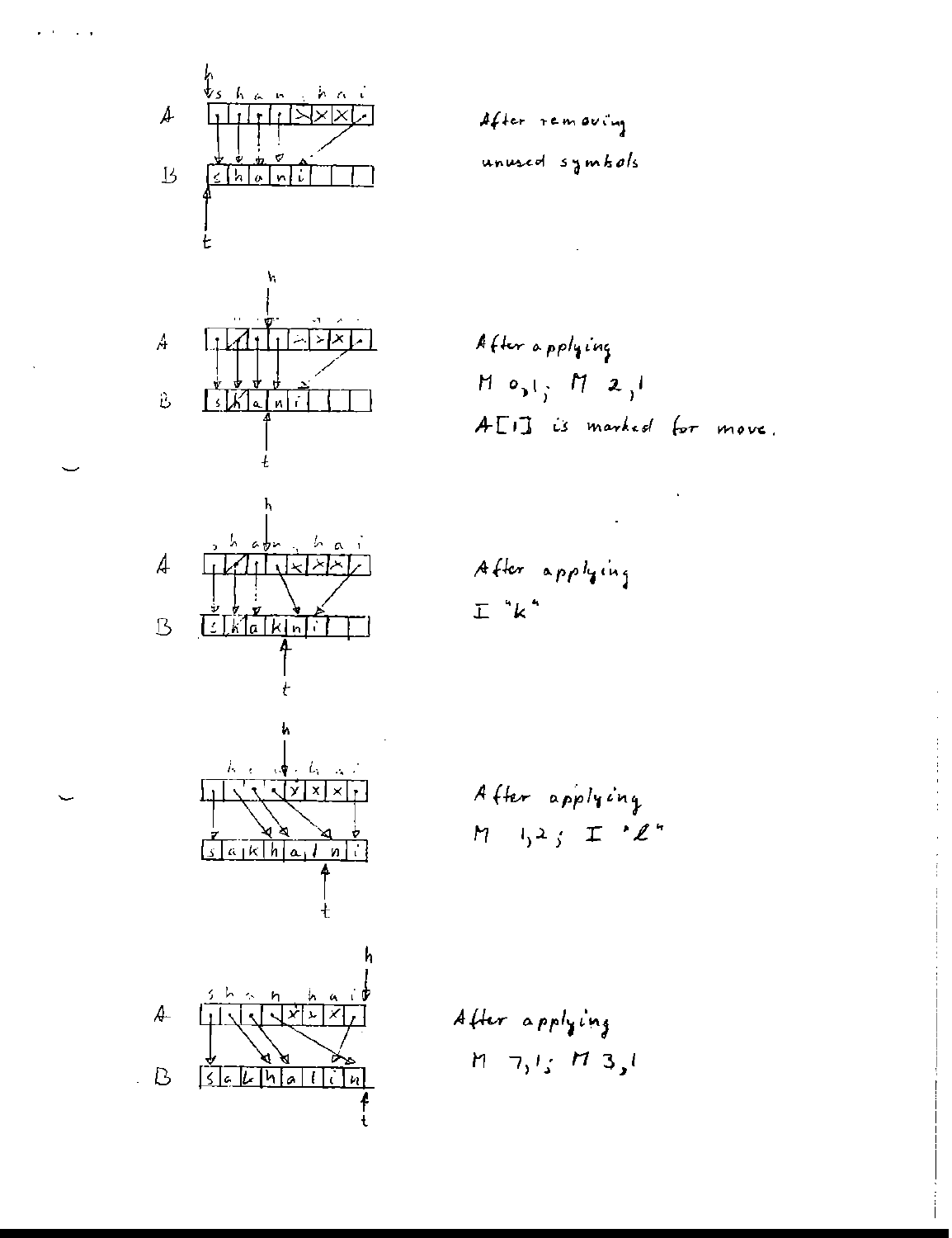#### **Conclusions**

The original string-to-string correction problem as formulated in[13] permitted the edIting commands *add, delete.* and *change.* Clearly, a *change* command can be simulated with a *delete* followed by an *add*. Any sequence of *add* and *delete* commands can be transformed into an equivalent sequence of add and *move* commands. This transformation works since *delete* and move commands complement each other, provided no block moves cross or overlap. Our approach of extending the editing commands by permitting crossing btock moves results in shorter edit sequences. We developed efficient algorithms for compuling those sequences. Reconstructing the target string by applying the edil sequence is efficient if the source string can be accessed randomly.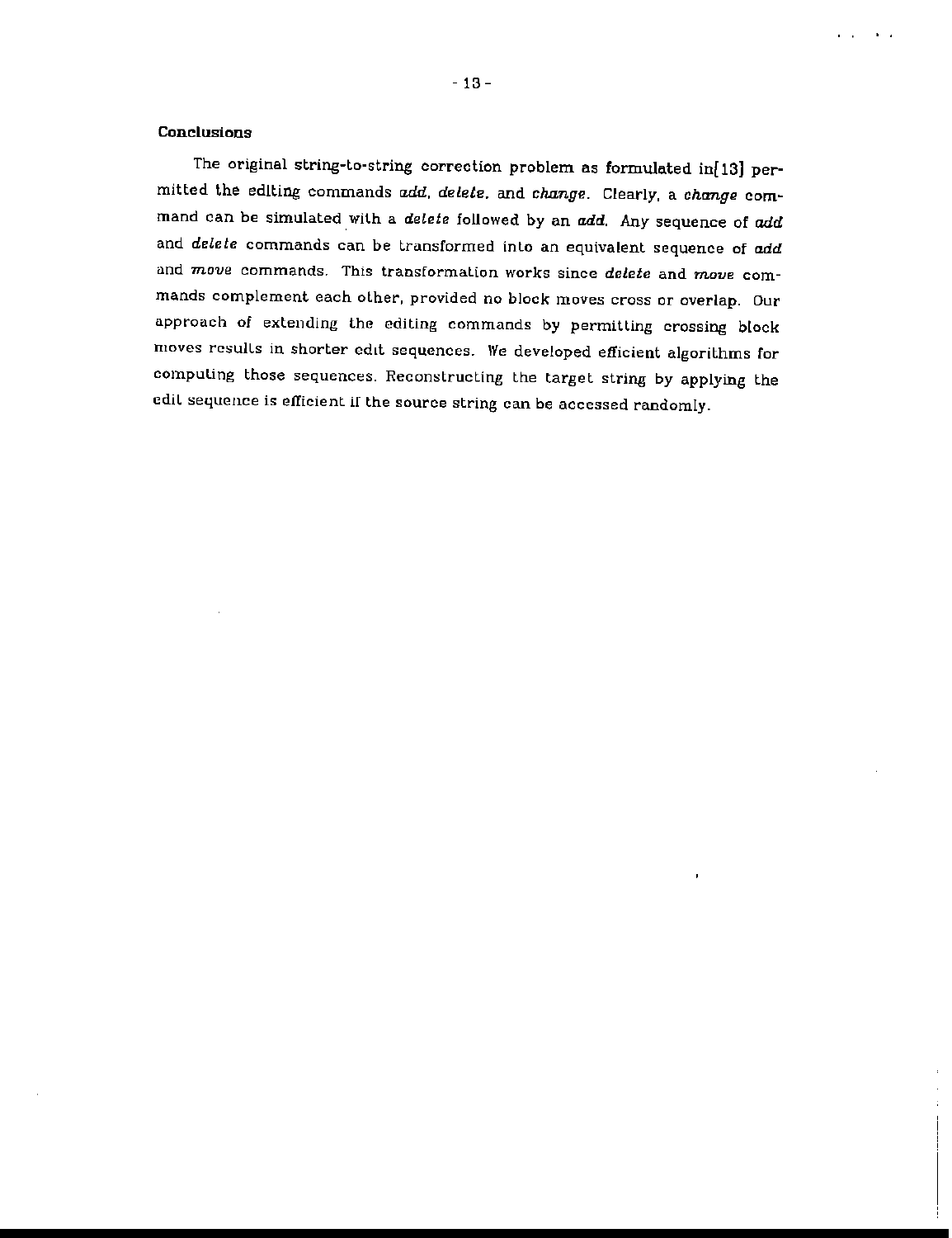$\sim$ 

```
S: array[D.. m] of symbol;
 T: array[0..n] of symbol;
 N: array[D..n] of symbol:
 q := 0; | start at left end of T }
 while q \leq n do
 begin \left\{ Characters left in T; find longest match starting with T[q] \right\}k := 0; I start match at left end of S I
        j := q; { first symbol of pattern }
        last:= q: { last symbol of pattern }
        N[q] := q-1; \{ initialize N[q] \}iN := q-1; initialize computation of N[q+1,...]loop [loop with exit from the middle ]
                I try to find a match for T[q]. T[ last] \bigcap[T[q]..T[ last-1] has already been matched ]kOld := k; \} save last point of old match, if any \}while (j<=last) and (k<=m) do
               begin
                   while (j>=q) and (S[k] < > T[j])do j := N[j];
                   k := k+1; j := j+1;end
        until (j \leq -last) \| (last=n); \| exit from the middle \}\{ found match; now increase last and compute N[last] \}while (iN>=q) and (T[last] <gt; T[iN])do iN := N[iN];
               last := last + 1; iN := iN + 1;if T[last]=T[iN]
                      then N[last] := N[iN]else N[last] := iN;end \{ end of loop \}[ print match ]
       if j>lasL then
       begin | found match for tail of T }
              print(k-(n-q+1), q, n-q+1);
              q := n+1;end else if q = last then
       begin | no match |q := q + 1;
       end else
       begin | last match failed; take previous one |
              print(kOld-(last-q), q, last-g)
              q := last;
       end
end
```
 $\frac{1}{4}$  $\frac{1}{4}$ 

 $\mathbf{1}$ Ĵ.